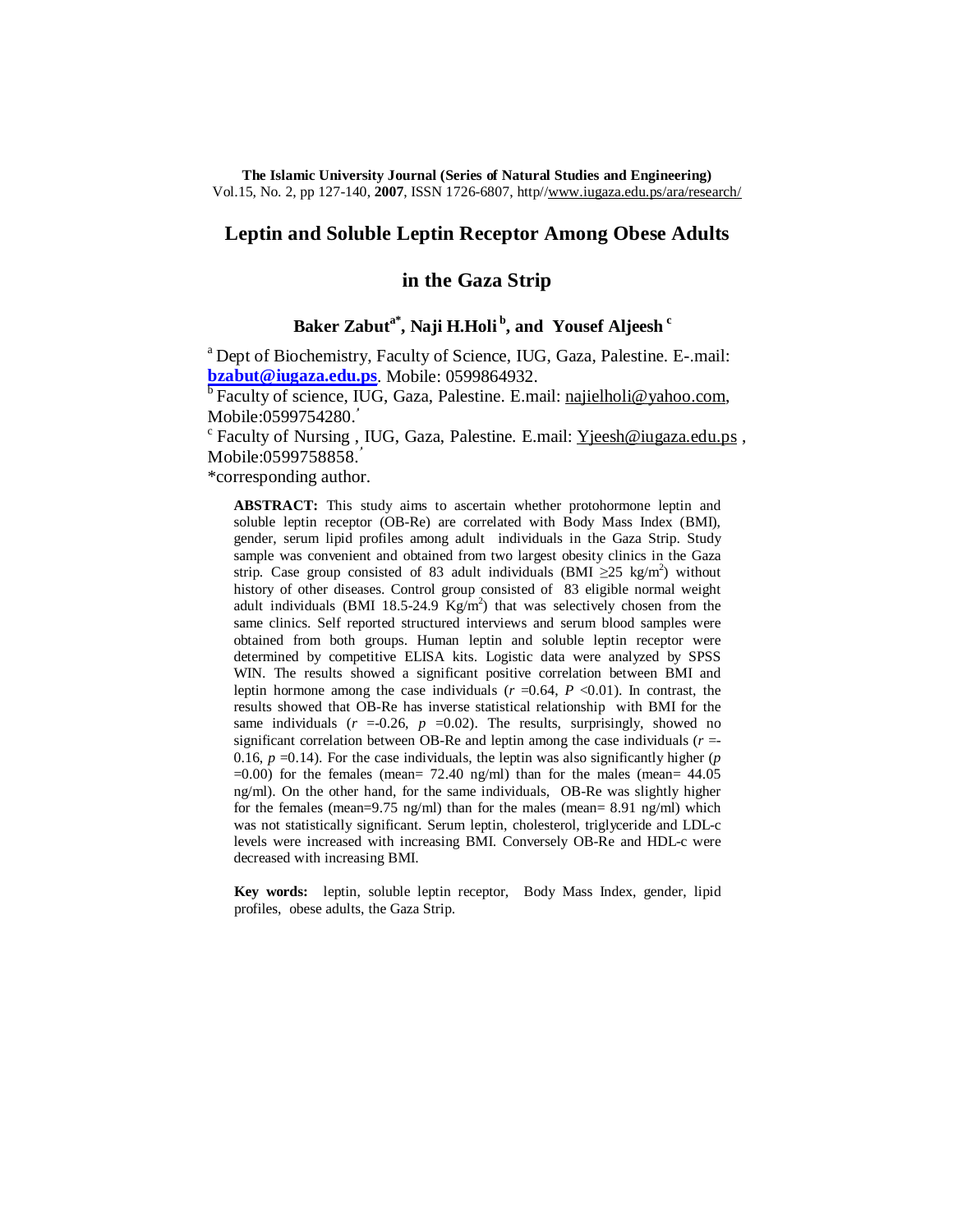**هرمون اللبيتن ومستقبلِه الذائب في الدم لمرضى البدانة البالغين في قطاع غزة**

**الملخص:** تهدف الدراسة للتحقق من وجود علاقة بين هرمون اللبيتن و مستقبله الذائب مع كل من دليل الكتلة، والجنس، ودهون الدم لمرضى البدانة البالغين في قطاع غزة، واشتملت عينة الدراسة على 83 فردا بالغا ( $\rm{gg} \geq 25$  kg/m بخاليا من الأمراض ذات العلاقة (مجموعة تجريبية)، وعلى 83 فردا بالغا (24.9-24.9 BMI 18.5) خاليا من الأمراض (مجموعة ضابطة)، و جمعت العينات من خلال المقابلة وتعبئة استبانه، كما سحبت عينات دم لتقدير هرمون اللبيتن ومستقبله الذائب باسـتخدام تقنيـة ELISA وكذلك لتقدير الدهون المختلفة، واستخدمت الحزمة الإحصائية .13SPSS لتحليل البيانـات والنتائج التي تم الحصول عليها.

أظهرت النتائج وجود علاقة طردية ذات دلالة إحصائية عند أفراد المجموعة التجريبية بـين ارتفـاع هرمون اللبيتن وزيادة دليل كتلة الجسم، وعلاقة عكسية ذات دلالة إحصائية بين انخفاض مستقبل اللبيتن الذائب وزيادة دليل كتلة الجسم، وأظهرت الدراسة أيضا أنه لا توجد علاقة ذات دلالة إحصـائية بـين هرمون اللبيتن ومستقبله الذائب في بلازما الدم لنفس أفراد المجموعة التجريبية، وكذلك تبين وجود فروق ذات دلالة إحصائية في هرمون اللبيتن تبعا لمتغير الجنس، ولم تستطع الدراسة إثبات أي فـروق فـي مستقبل اللبيتن الذائب تبعا لنفس المتغير. بالإضافة إلى ذلك كله أوضحت نتائج الدراسة وجود علاقات طردية ذات دلالة إحصائية بين هرمون اللبيتن وكلا من الكولسترول، والدهون الثلاثيـة، و البـروتين الدهني منخفض الوزن، و كذلك بين مستقبل اللبيتن الذائب و البروتين الدهني عالي الوزن، كما أوضحت النتائج وجود علاقات عكسية ذات دلالة إحصائية بين مستقبل اللبيتن الذائب وكلا من الكولسـترول، و الدهون الثلاثية والبروتين الدهني منخفض الوزن، وكذلك بين هرمون اللبيتن والبروتين الدهني عـالي الوزن.

## **INTRODUCTION**

Leptin is lately detected adipocytes derived protohormone encoded by the obese (ob) gene with an extremely conserved 167-amino acids [1]. A number of a non-adipocyte tissues have been shown to synthesize and secrete leptin [2-5]. Leptin receptors have been found in several hypothalamic nuclei where genes express one or more neuropeptides and neurotransmitters that influence food intake and/or body weight [6]. Genetic data indicated that the Neuropeptide Y (NPY) and one or more of its receptors act in response to absence of leptin. In contrast, The data also indicated that Melanocyte stimulating hormone (MSH), and its receptors are required for response to an increase in plasma leptin concentration [7].

The OB-Re is a member of the cytokine receptor family [8]. It is encoded by the diabetes (*db*) gene. Leptin receptor mRNA is alternatively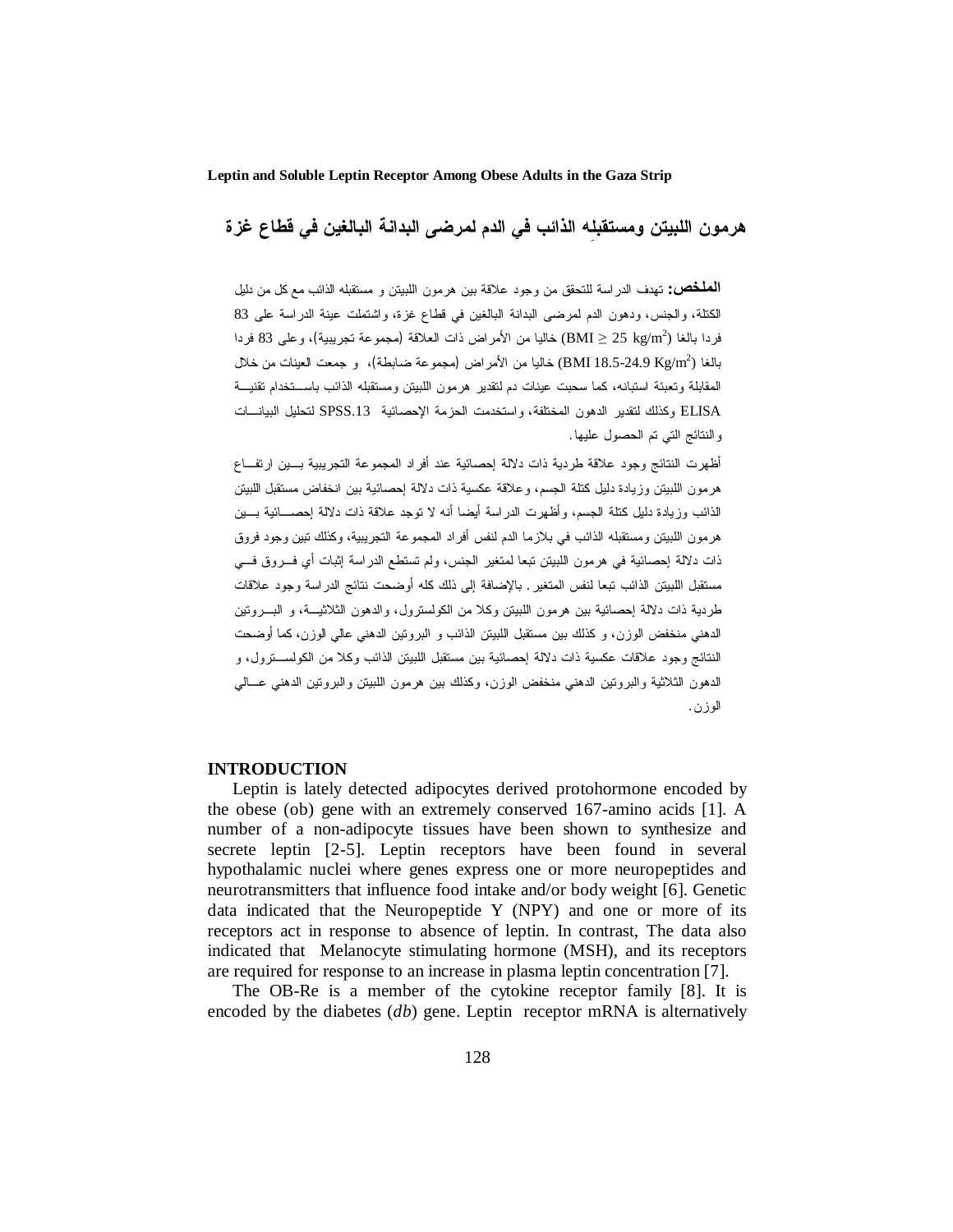spliced giving at least five transcripts from a single gene. These transcripts encode protein called 1- long (OB-Rb), 2- short (OB-Ra, c, and d), and 3 soluble (OB-Re) forms of leptin receptors [9]. Leptin receptors are expressed in both nervous system and peripheral tissues [10]. Leptin receptor long form is enriched in the hypothalamus, the site of leptin action on food intake and body weight control. Among the short forms of leptin receptor, OB-Ra that may be involved in the transport of leptin across the brain barriers to reach the hypothalamus [11].

Beside long and short OB-Re isoforms, a soluble form (lacking a transmembrane domain) had also been described [12]. OB-Re makes up the main binding compound of leptin in the blood plasma [13]. In obesity, level of OB-Re is decreased compared with lean control resulting in an increase fraction of free leptin [14]. Moreover, reduction of body weight through diet or surgical procedure significantly increased concentration of circulating OB-Re and thus increased the fraction of bound leptin [15]. Thus, OB-Re may act as a regulating factor of leptin action and plays an important role in leptin resistance.

The BMI (Kg body weight/height in meter square) has been commonly used for measuring the percent of body fat. Thus, differences in BMI between people of the same age and sex are usually due to body fat. According to WHO, its value falls into one of these categories: below 18.5 corresponds to underweight and possibly malnourished, 18.5-24.9 corresponds to healthy normal weight; 25-29.9 indicates overweight, and 30 or above corresponds to obesity. It should be emphasized that, these cut-off values of the BMI are very applicable for Orientals [16].

Obesity in general is multi-factorial disease that develops from the interaction between genotype and the environment. National Institutes of Health (NIH) (1998) reported that there is an association between obesity and other diseases such as cardiovascular, diabetes type II, stroke, cancer, and other diseases [17]. In addition to health effects, obesity has an enormous financial impact [18]. In urban Palestinian population the prevalence of obesity was high, 30% for men and 49% for women [19, 20].

However, while numerous studies have been reported about leptin and its receptors action on regulating body weight [7,12-15], to date no study in the Gaza Strip and the West Bank has been reported about the assessment of leptin and OB-Re among different individuals. Therefore, this study aims to investigate, whether there are relationships between leptin, and OB-Re, BMI, and serum lipid profile levels among adults in the Gaza Strip.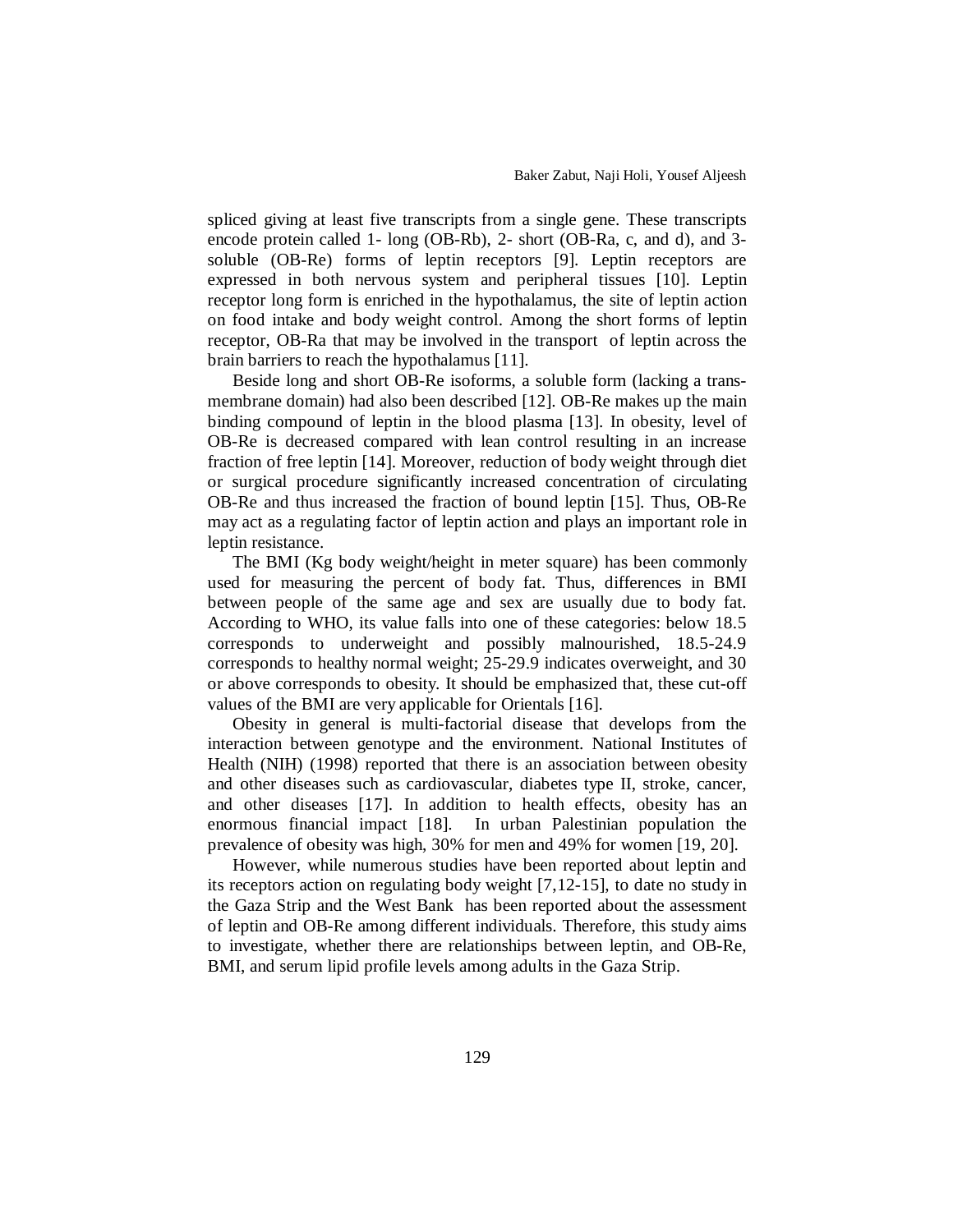#### **MATERIALS AND METHODS**

**Study design:** The study involved two groups, the case adult individuals  $(BMI \geq 25 \text{ kg/m}^2)$ , and the control adult individuals (BMI 18.5-24.9 kg/m<sup>2</sup>). **Setting and study sample:** Two largest obesity clinics from the North and the Mid-Zone Governorates in the Gaza strip were chosen in order to collect a representative samples. About 42% of the subjects were recruited from the specialized herbal center (North Governorate) and about 58 5% of the subjects were from Europe regime center (Mid-Zone Governorate). Study sample was convenient and consisted of 83 overweight adult individuals (40 men and 43 women; mean age (SD) was 36.5 (9.5)) without history of other diseases (case group). The case group was divided into three class, pre-obese (BMI 25-29.9 kg/m<sup>2</sup>) class I, obese (BMI 30-39.9 kg/m<sup>2</sup>) class II, and extreme obese (BMI  $\geq 40 \text{ kg/m}^2$ ) class III. Class I consisted of 30 individuals (15 men and 15 women), class II consisted of 30 individuals (13 men and 17 women) and class III consisted of 23 individuals (12 men and 11 women). Control group consisted of 83 ideal weight adult individuals (40 men and 43 women; mean age (SD) was 36.3 (9.5)) that selectively chosen from the same places to match case group in age and gender.

**Tools of the study:** The questionnaire included issues about the following information: age, gender, address, weight and height. Face to face structured interviews that showed high degree of validity and reliability were used to collect data from the case and the control individuals.

**Blood sampling and processing:** Six ml of 12 hrs fast blood samples were collected from the subjects in plastic centrifuge tubes without any anticoagulant and the tubes left for a while. After centrifugation at 3000 rpm for 20 min., the separated serum was divided into two plastic tubes. One stored at 2-5°C for no more than 24 hours prior to lipid profile determination, and the other was stored frozen at -70°C for serum human leptin and human OB-Re analysis.

**Lipid Profiles analysis:** Lipid profile analysis included cholesterol, high density lipoprotein-cholesterol (HDL-c), low density lipoprotein-cholesterol (LDL-c), and triglyceride was carried out using a commercially available diagnostic system (GmbH-Germany) test kits (21-24). .

**Serum leptin and leptin soluble receptor analysis methods:** Frozen serum samples were thawed at 4-8 ˚C then mixed by gentle shaking at room temperature prior to use. Determination of human leptin and human OB-Re level were carried out by competitive enzyme immunoassay technique using ELIZA kits from Diagnostic System Laboratories (Texas, USA)  $(25,26)$ .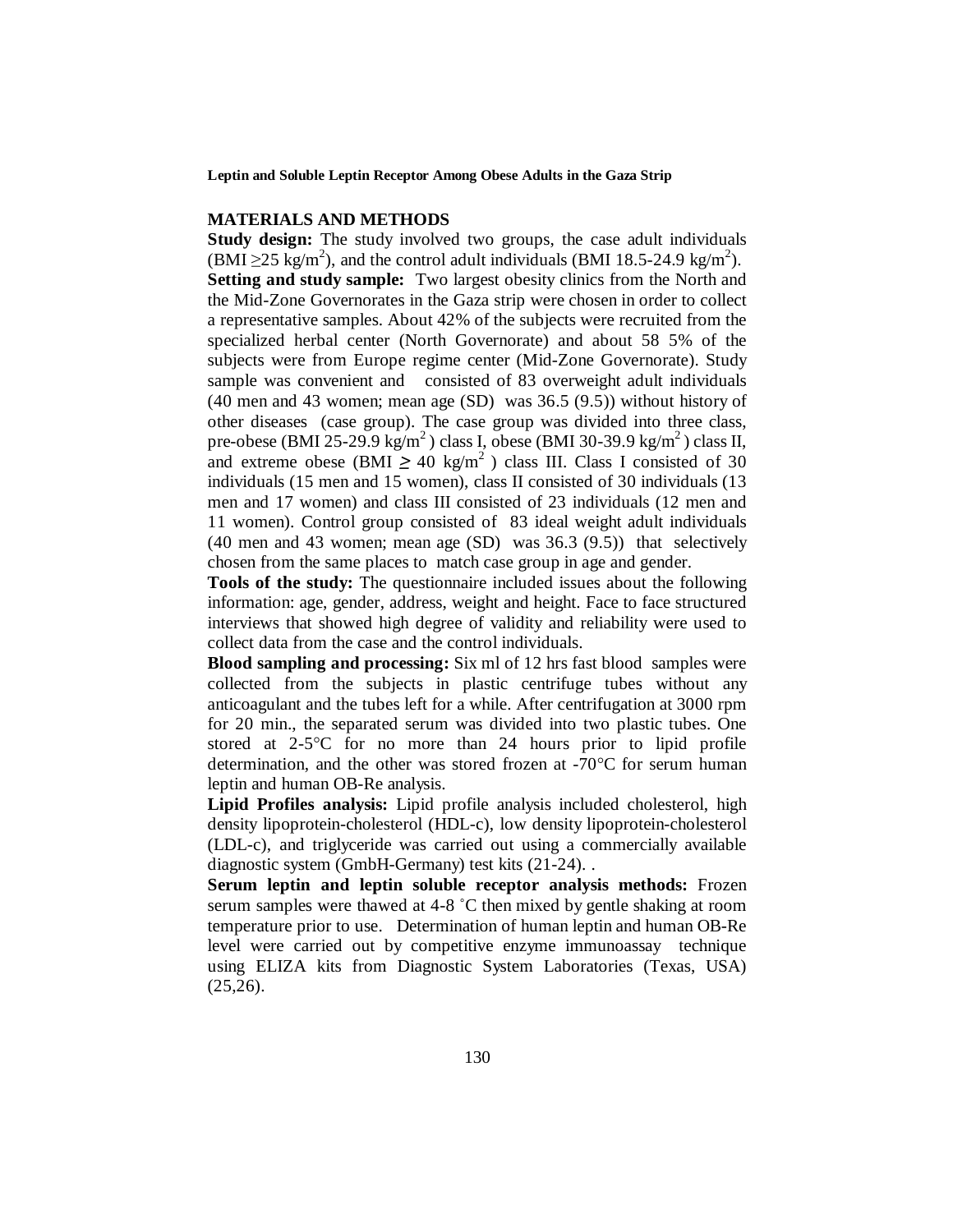**Data analysis:** Data calculation and Graphs were performed using SPSS WIN (Version 13).

# **RESULTS**

Table 1 shows that the mean (SD) serum leptin concentrations among the case individuals, 58.74 (33.55) ng/ml (Table 1), was very heterogeneous and strongly correlated with BMI  $(r=0.64, p<0.01)$  (Figure 1). In contrast, the mean (SD) serum leptin concentrations among the control individuals, 13.96 (9.80) ng/ml, was not correlated with BMI (*r*=0.13, p>0.05) (Table1, Figure 1).

**Table 1**: Mean (SD) serum leptin, OB-Re, and BMI among the case and the control group.

| <b>Variables</b> | Case          | Control      | p-value  |
|------------------|---------------|--------------|----------|
| BMI $(kg/m^2)$   | 34.70 (7.81)  | 21.91 (1.81) | 0.00     |
| Leptin $(ng/ml)$ | 58.74 (33.55) | 13.96 (9.80) | $0.00\,$ |
| OB-Re $(ng/ml)$  | 8.71 (2.76)   | 15.47        | 0.00     |
|                  |               |              |          |

Table 1 also shows that the mean (SD) serum OB-Re concentrations was 8.71 (2.76) ng/ml which found to have an inverse statistical relationship with BMI among the case individuals  $(r= -0.26, p= 0.02)$  (Figure 2). In contrast, for the control group, it was shown that the mean (SD) OB-Re concentrations, 15.47 (4.41) ng/ml, was not statistically correlated with the BMI value (r=0.01, p= 0.99) (Table1, Figure 2).

Figure 3 shows no significant correlation between OB-Re and leptin among the case group ( $r = -0.16$ ,  $p = 0.14$ ). This result was most probably due to the small sample size since all the study individuals showed significant negative correlation ( $r = -0.51$ ,  $p < 0.01$ ) between the leptin and its soluble receptor (Figure is not shown, see Table 4). In contrast to the results of the case group, Figure 3 shows a significant inverse correlation between leptin and its soluble receptor among the control group  $(r = -0.23, p$  $= 0.03$ ).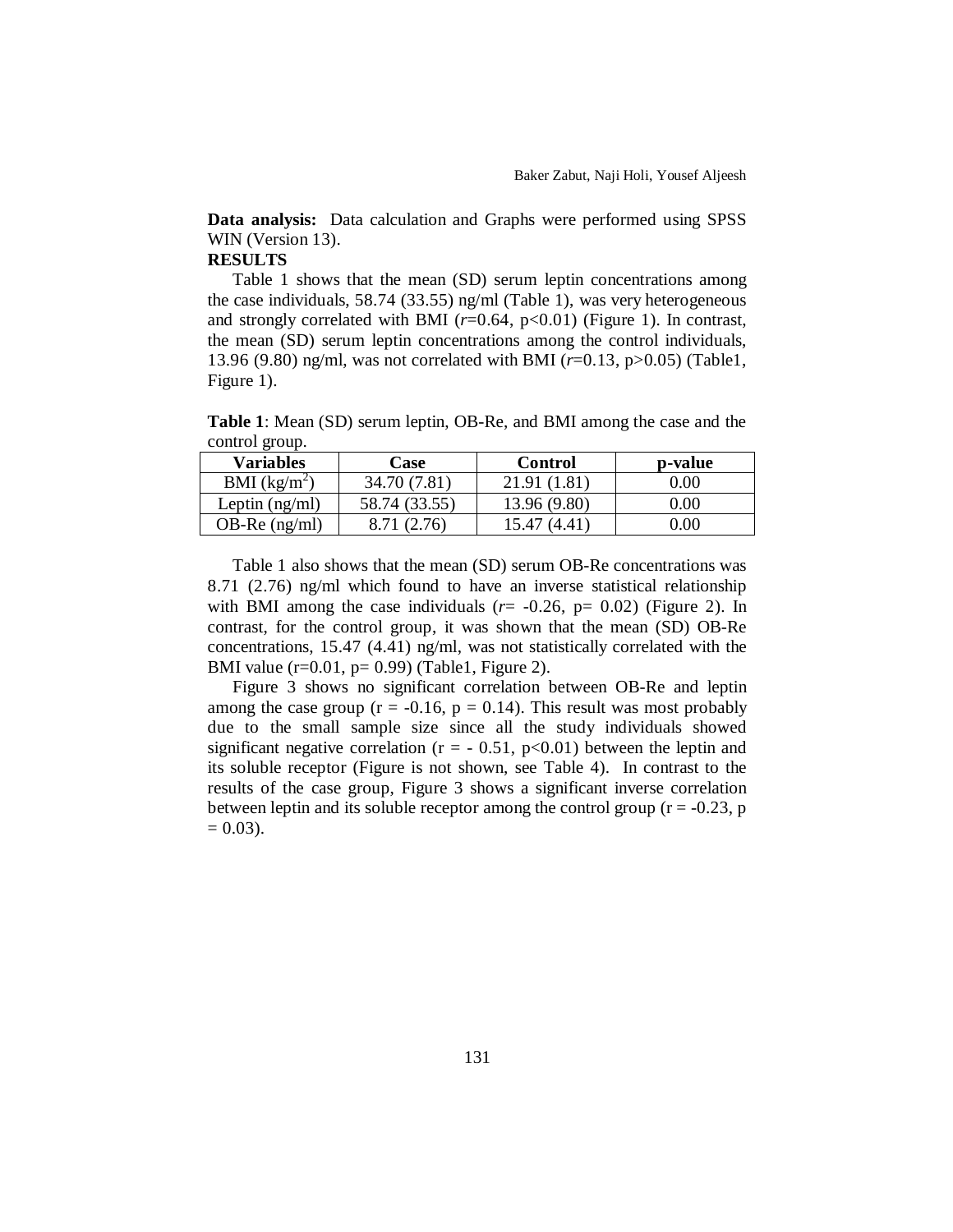

**Leptin and Soluble Leptin Receptor Among Obese Adults in the Gaza Strip**

**Figure 1:** The relationship between leptin and BMI among case and control groups.

Table 2 shows that the mean (SD) leptin levels for the extreme obese, obese, pre-obese, and normal adult individuals were 90.50 (27.6), 64.50 (23.10), 28.90 (24.90) and 13.96 (9.80) ng/ml, respectively. In contrast, the same table shows that the mean (SD) OB-Re levels for extreme obese, obese, pre-obese, and normal adult individuals were 7.30 (2.20) , 9.30 (4.30) , 10.90 (3.10), and 15.47 (4.40) ng/ml, respectively .

**Table 2**: Mean (SD) serum Leptin and OB-Re among obesity classes and the control.

| uit comuol<br><b>Parameters</b> | <b>Ext.Obese</b><br>$(N=23)$<br>$BMI \geq 40$ | <b>Obese</b><br>$(N=30)$<br><b>BMI 30-39.9</b> | <b>Pre-obese</b><br>$(N=30)$<br><b>BMI 25-29.9</b> | <b>Normal</b><br>$(N=83)$<br><b>BMI 18.5-24.9</b> |
|---------------------------------|-----------------------------------------------|------------------------------------------------|----------------------------------------------------|---------------------------------------------------|
| Serum leptin                    | 90.50                                         | 64.50                                          | 28.90                                              | 13.96                                             |
| (ng/ml)                         | (27.60)                                       | 23.10                                          | (24.9)                                             | (9.80)                                            |
| OB-Re                           | 7.30                                          | 9.30                                           | 10.90                                              | 15.47                                             |
| (ng/ml)                         | (2.20)                                        | (4.30)                                         | (3.10)                                             | (4.40)                                            |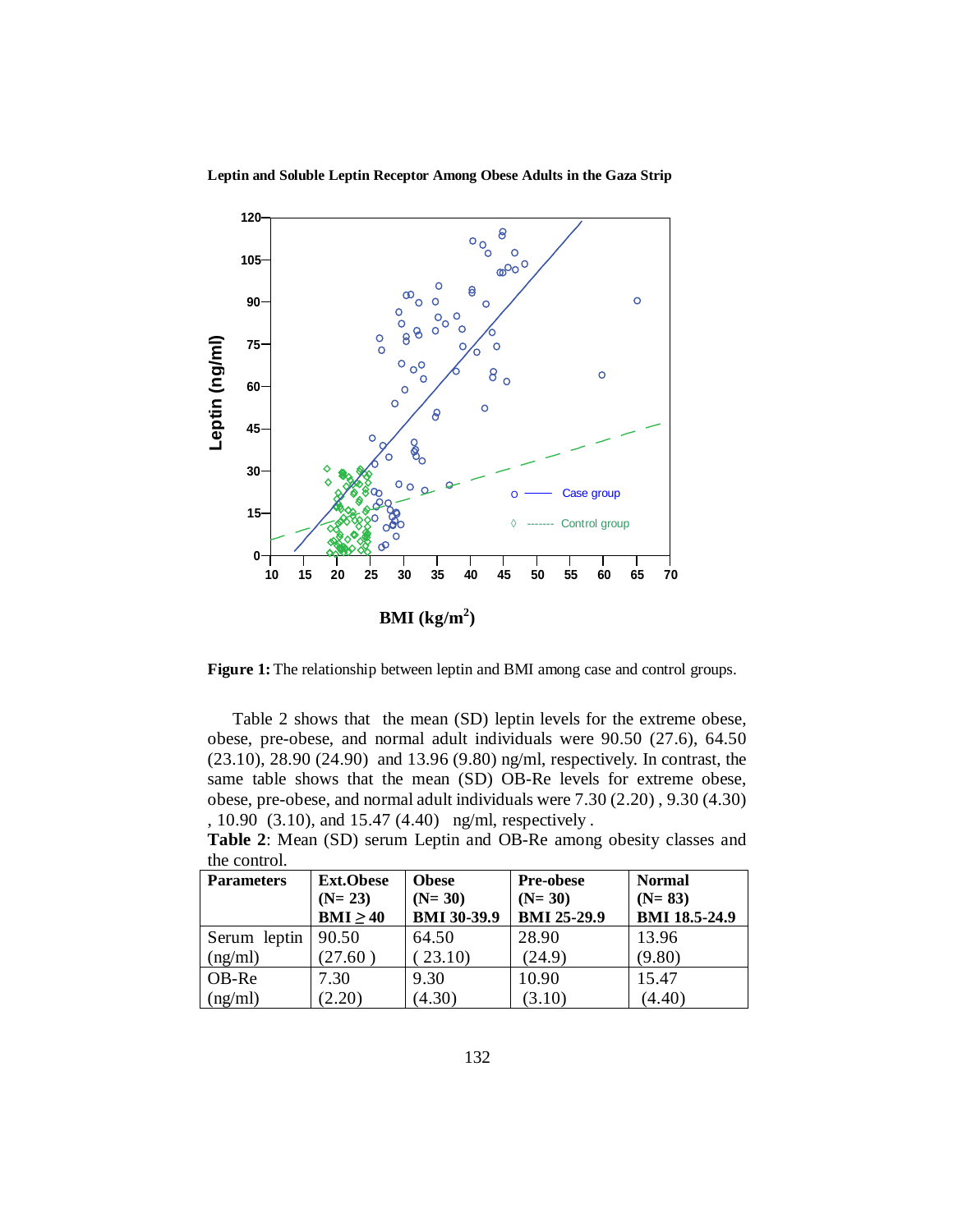Baker Zabut, Naji Holi, Yousef Aljeesh



**Figure 2:** The relationship between OB-Re and BMI among the case and control groups.

Table 3 shows that, the leptin was significantly higher in the females than in the males ( $p = 0.00$ ) for the case group. In contrast, for the same group, OB-Re did not support the hypothesis that OB-Re differs in both sexes as revealed by the  $p = 0.41$ . Similar to the case group, Table 3 shows that leptin for the control group was significantly higher in the females than the males ( $p = 0.01$ ). In contrast OB-Re level of the control group was not different in both sexes as revealed by the  $p = 0.85$ .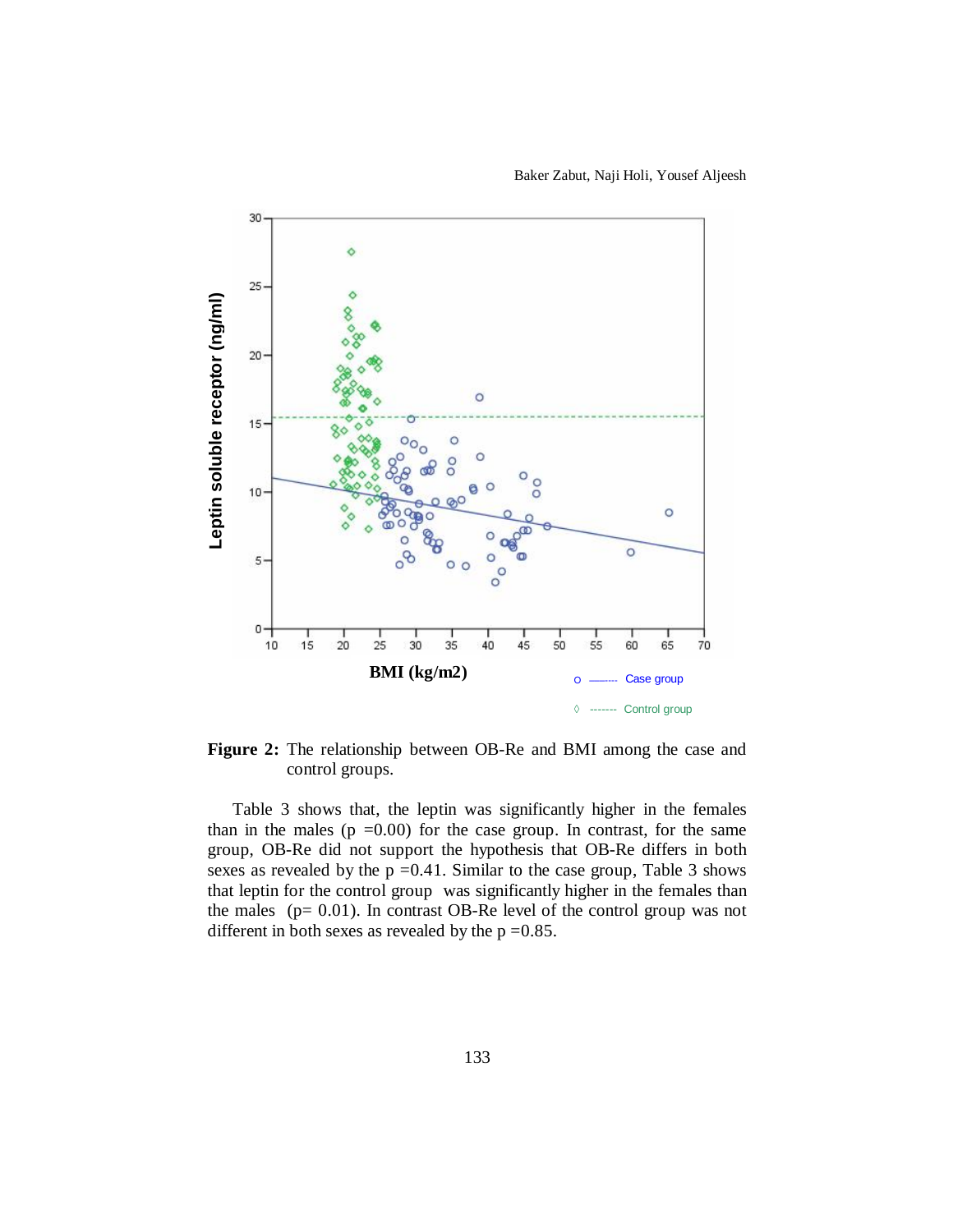**Leptin and Soluble Leptin Receptor Among Obese Adults in the Gaza Strip**

**Table 3:** Mean (SD) serum leptin and OB-Re levels among adult male and female individuals.

|             | Serum leptin (ng/ml) |         | $OB-Re$ (ng/ml) |         |  |
|-------------|----------------------|---------|-----------------|---------|--|
| Sex         | Case                 | control | case            | control |  |
| $M. (N=40)$ | 44.05                | 6.20    | 8.91            | 16.40   |  |
| $F. (N=43)$ | 72.40                | 21.10   | 9.75            | 14.50   |  |
| p-value     |                      |         | $\overline{4}$  | 0.85    |  |



**Figure 3:** The relationship between leptin and OB-Re among the case and control groups.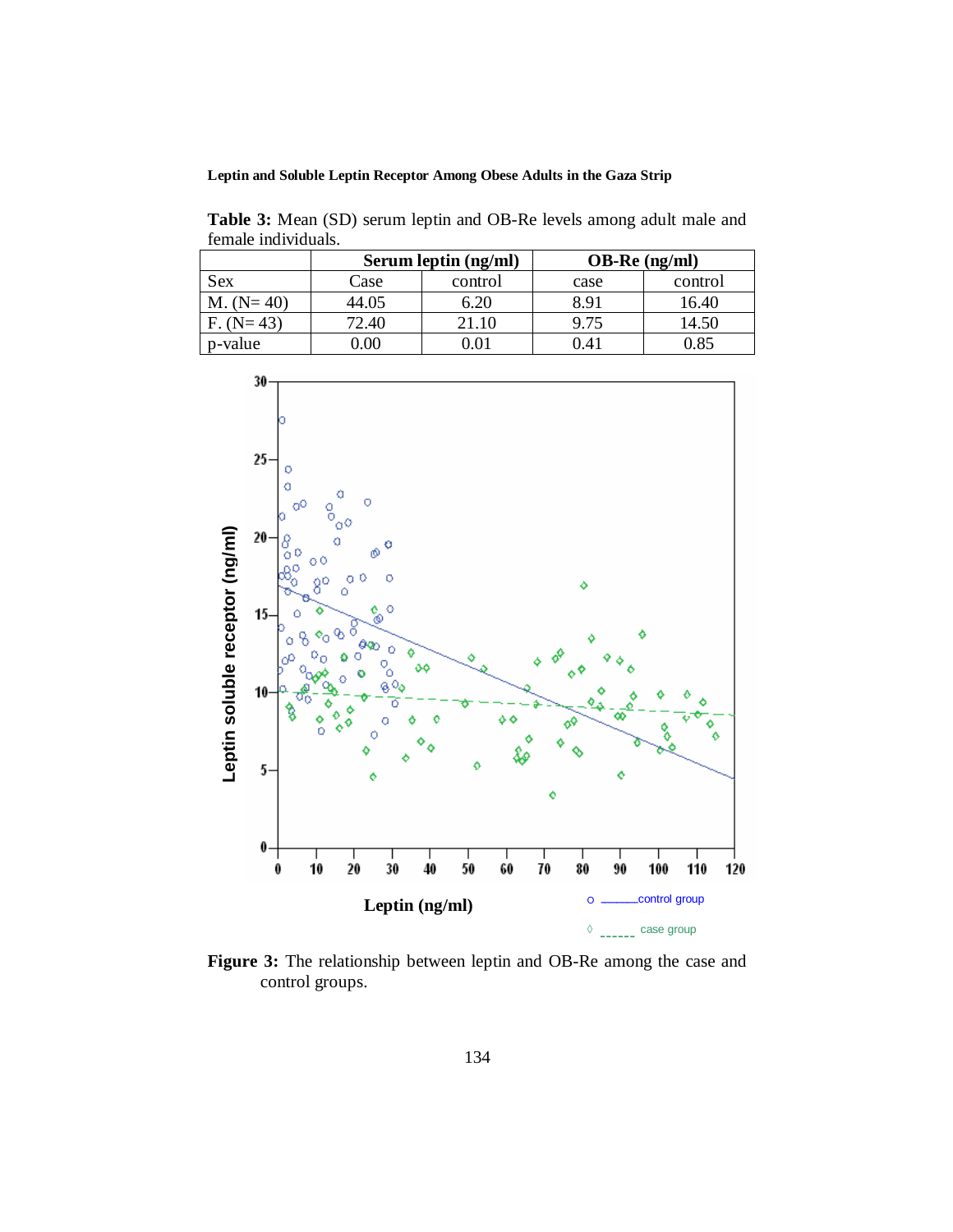Table 4 shows that serum leptin, cholesterol, triglyceride and LDL-c levels were increased with increasing BMI. Conversely OB-Re and HDL-c were decreased with increasing BMI. A significant positive correlation was found between OB-Re and HDL-c. In addition, a significant positive correlation were found between cholesterol, LDL-c, and triglyceride with leptin. Significant negative correlation were detected between leptin, cholesterol, LDL-c, and triglyceride with OB-Re. Moreover a significant negative correlation was found between HDL-c and leptin.

**Table 4**: Pearson correlation coefficients of leptin, leptin soluble receptor,

| Variables   BMI |           | Leptin    | Chole-    | $HDL-c$   |          | LDL-c Triglyceride |
|-----------------|-----------|-----------|-----------|-----------|----------|--------------------|
|                 |           |           | sterol    |           |          |                    |
| <b>BMI</b>      | 1.00      | $0.80**$  | $0.41**$  | $-0.40**$ | $0.36**$ | $0.54**$           |
|                 |           |           |           |           |          |                    |
| Leptin          | $0.80**$  | 1.00      | $0.40**$  | $-0.23**$ | $0.36**$ | $0.38**$           |
| OB-Re           | $-0.58**$ | $-0.51**$ | $-0.20**$ | $0.37**$  | $-0.18*$ | $-0.41**$          |

BMI and lipid profile levels among all study subjects.

\*significant ( $p < 0.05$ ), \*\* highly significant ( $p < 0.01$ ).

## **DISCUSSION**

The study results showed that obese adult individuals had higher serum leptin and lower serum OB-Re levels than normal body weight adult individuals. It also showed that serum leptin level was directly correlated with BMI (Figure 1, Tables1, and 2) whereas OB-Re level was inverse correlated with BMI (see also Figure 3). These results are consistent with very recent studies which demonstrated that circulating leptin levels in human are very heterogeneous and positively correlated with percent body fat [27-29]. In contrast, Considine et al. (1996) reported that the mean (SD) serum leptin concentrations were 31.3 (24.1) ng/ml in obese subjects and 7.5 (9.3) ng/ml in normal weight subjects (28). These differences in leptin values may be due to differences in sample size and age of the subjects used. Similar to our findings, Popruk et al. (2005) reported that the median serum leptin levels of overweight and obese females were significantly higher than those of males in the same group. Moreover, the median OB-Re of overweight and obese females did not show any significant difference between the two sexes [29]. The reduction in OB-Re in the obese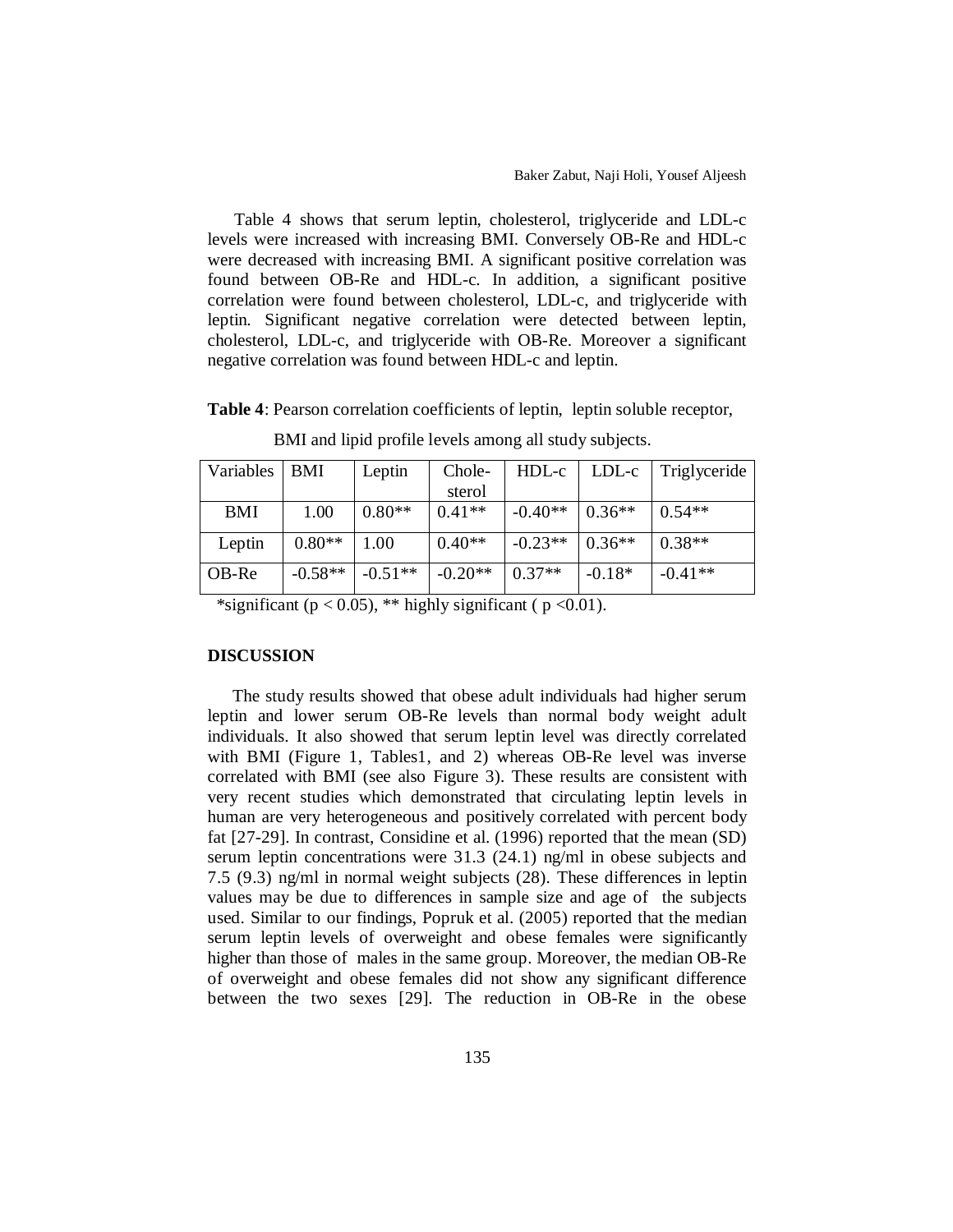individuals might reflect a negative regulation of leptin. It was also reported that during weight reduction, leptin levels decreased, whereas OB-Re levels and the receptor bound fraction of free leptin increased [30]. The leptin that is bound by its soluble receptor appears to be inactive but may become accessible for release into circulation and activates leptin response [31, 32]. More recently, it has been found that human obesity represents a resistance state to leptin. Resistance is likely caused by a combination of resistance at the receptor and post-receptor levels as well as a decreased ability of the blood-brain barrier to transport circulating leptin into the brain. [33].

In the case and the control adults, the average of serum leptin levels among the females were significantly higher than those of the males (Table 3). This can reflect gender differences in body composition and fat distribution. In women fat accumulated in the gluteal and femoral regions while men have preferential abdominal accumulation [34]. Conversely, for either study group, the mean of serum OB-Re levels for the females was not significantly different from males (Table 3).

The study also examined whether leptin and OB-Re are statistically correlated with lipid parameters among all study subjects (Table 4). It was found that similar to BMI, serum leptin levels were positively correlated with triglyceride, cholesterol and LDL-c. An inverse relationship was found between leptin and HDL-c. Conversely serum OB-Re levels were negatively correlated with cholesterol, LDL-c and triglyceride. In contrast to leptin, OB-Re was also positively correlated with HDL-c. It can be concluded that leptin production occurs mainly in adipocytes and is highly related to lipid profiles. Increasing OB-Re may be one factor operating in the lowering risk of obesity related diseases. Cholesterol and triglyceride are transported in the body fluids in the form of lipoprotein particles. The relationships between serum leptin concentrations, OB-Re concentrations, lipids and lipoproteins are not so clear. It was reported that school children with higher plasma leptin levels have significantly higher triglyceride, LDL-c and apoprotein A levels than those with relatively lower leptin levels [35]. In contrast, It was demonstrated that a relationship between leptin concentrations and lipid profile and lipoprotein levels among hyperlipidemic adult patients was not statistically significant [36].

## **ACKNOWLEDGEMENT**

Our special thanks to Dr. Mazen El-Sakka, the leader of the Specialist Herbal Center and Dr. Basher Abu-Soltan the leader of Europe Regime Center for their kind co-operation in the data collection process.Our thanks should also be extended to Mr. Waheed Mousa, the supervisor of clinical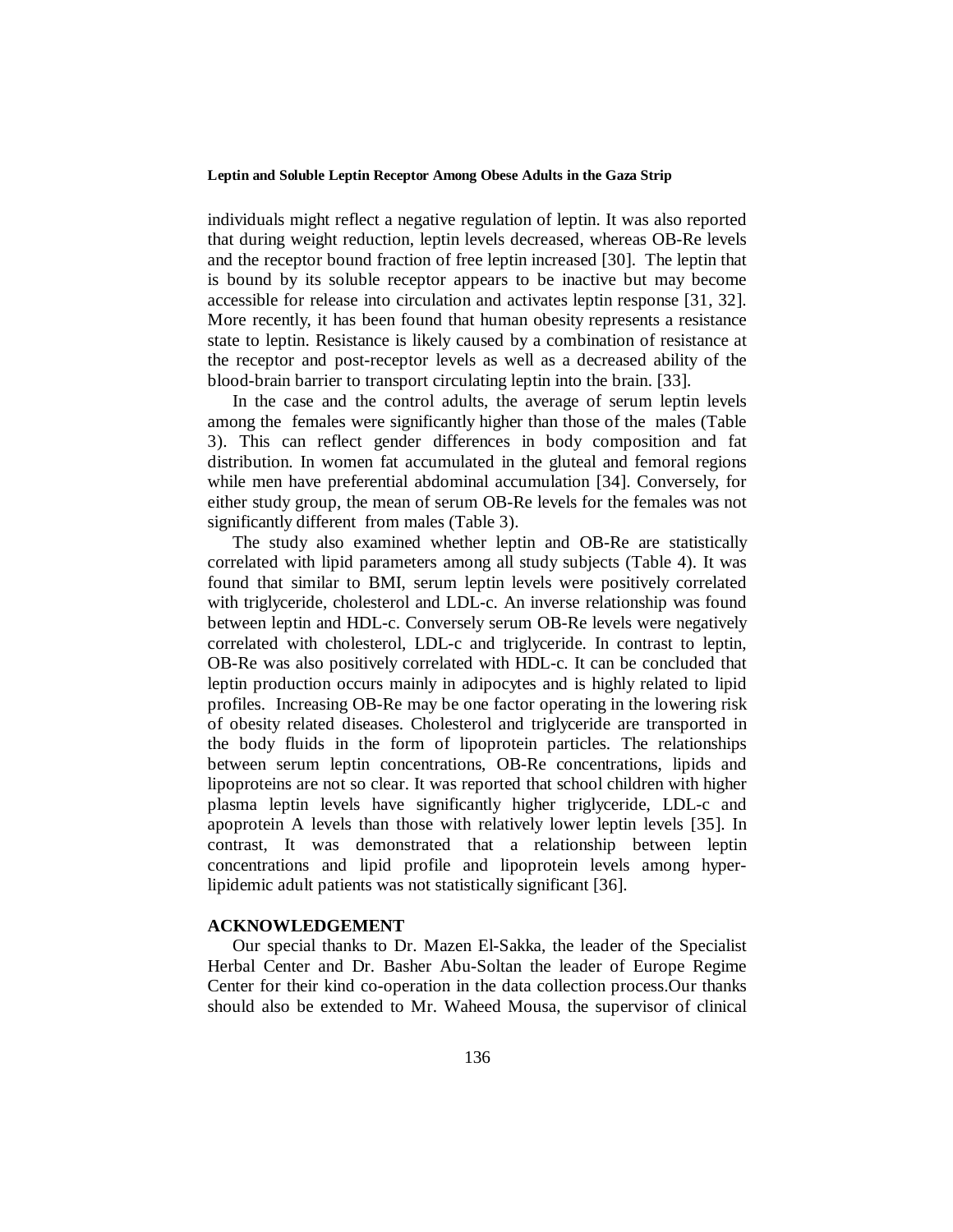chemistry department of Palestinian Ministry of Health (MOH) for his help in the biochemical analysis. Finally, many thanks to Prof. Dr. Maged Yassin, the human physiologist, for reviewing the manuscript and suggesting valuable notes.

## **REFERENCES**

- [1] Zhang Y., Proeca R., Maffei M., Barone M., Leopold L. and Friedman J.M., 1994. Positional cloning of the mouse obese gene and its human homologue. *Nature*, Vol. 372, P: 425-432.
- [2] Bado A., Lavasseur S., Attoub S., Kermorgant S., Laigneau J.P., Bortoluzzi M.N., Moizo L., Lehy T., Guerre-Millo M., Le Marchard-Brustel Y. and Lewin M. J., 1998. The stomach is a source of leptin. *Nature*, Vol. 393, P: 790-793.
- [3] Smith-Kirwin S.M., O'Connor D.M., Dejohnston J., Lancey E. D., Hassink S.G. and Funanage V.L., 1998. Leptin expression in human mammary epithelial cells and breast milk. *Journal of Clinical Endocrinology Metabolism*, Vol. 83 (5), P: 1810-1813.
- [4] Wang J., Liu R. , Hawkins M., Barazilai N. and Rossetti L., 1998. A nutrient-sensing pathway regulating leptin gene expression in muscle and fat. *Nature*, Vol. 393, P: 684-688.
- [5] Sreenan S., Caro JF. and Refetoff S., 1997. Thyroid dysfunction is not associated with alternation in serum leptin levels. *Thyroid*, Vol. 7, P: 407-409.
- [6] Mercer J.G., Hoggard N., Williams L.M., Lawrence C.B., Hannah L.T., Trayhurn P., 1996. Localization of leptin receptor mRNA and the long form splice variant (OB-Rb) in mouse hypothalamus and adjacent brain regions by in situ hybridization. *FEBS Lett.* Vol. 387, P:113-116.
- [7] Friedman J., 1997. The alphabet of weight control. *Nature*, Vol. 385, P: 119-120.
- [8] Tartaglia L.A., Dembski M., Weng X., Deng N., Culpepper J., Devos R., Richards G., Campfield L.A., Clark F.T., Deeds J., Muir C., Sanker S., Moriarty A., Moore K.J., Smutko J.S., Mays G.G., Woolf E.A., Monrore C.A. and Tepper R.I., 1995. Identification and expression cloning of a leptin receptor, OB-R. *Cell*, Vol. 83, P: 1263-1271.
- [9] Lee G-H., Proenca R., Montez J.M., Carroll K.M., Darvishzadeh J.G., Lee J.I. and Friedman J.M., 1996. Abnormal splicing of the leptin receptor in diabetic mice. *Nature,* Vol. 379, P: 632-635.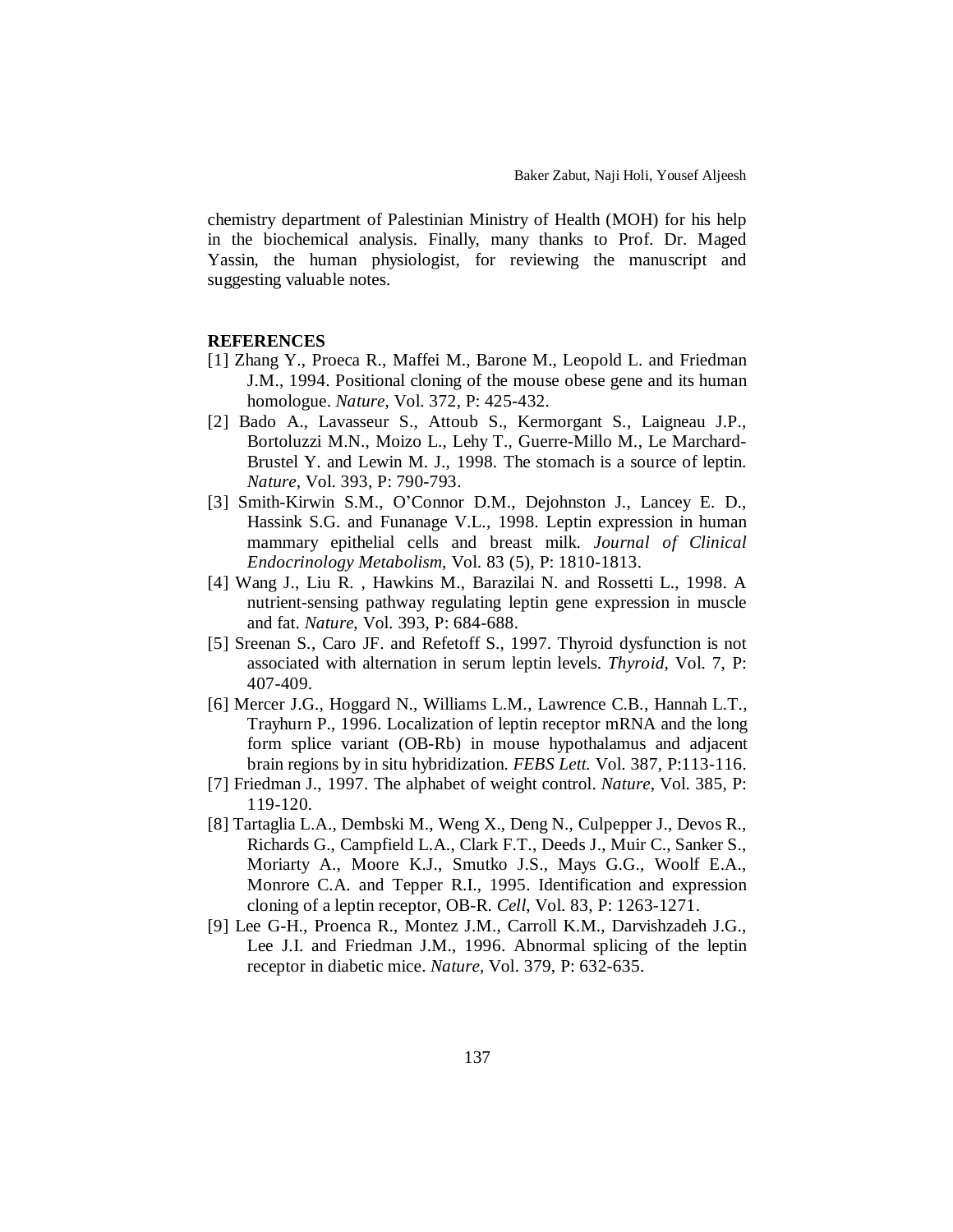- [10] Ghilardi N., Ziegler S., Wiestner A., Stoffel R., Heim M. H. and Skoda R.C., 1996. Defective STAT signaling by leptin receptor in diabetic mice. *Proc. National Academic of Science* USA, Vol. 93, P: 6231- 6235.
- [11] Wu-Peng X.S., Chua Jr S.C., Okada N., Liu S., Nicolson M. and Leibel R., 1997. Phenotype of the Koletsky (f) rat due to Tyr763 stop mutation in the extracellular domain of the leptin receptor (lepr): evidence for deficient plasma-to-CSF transport of leptin in both Zucker and Koletsky obese rat. *Diabetes*, Vol. 46, P: 513-518.
- [12] Tartaglia L.A., 1997. The leptin receptor. *The Journal of Biological Chemistry*, Vol. 272, P: 6093-6096.
- [13] Lammert A., Kiess W., Bottner A., Glasow A. and Kratzsch J., 2001. Soluble leptin receptor represents the main binding activity in the human blood. *Biochemistry and Biophysiology Research Communication*, Vol. 283, P: 982-988.
- [14] Van-Dielen F.M.N., Van't-Veer C., Buurman W.A. and Greve W.M., 2002. Leptin and soluble leptin receptor levels in obese and weight losing individuals. *Journal of Clinical Endocrinology Metabolism*, Vol. 87, P: 1708-1716.
- [15] Laimer M., Ebenbichler C.F., Sandhofer A., Weiss H., Nehoda H., Aigner F. and Patsch J.R., 2002. Weight loss increases soluble leptin receptor levels and the soluble receptor bound fraction of leptin. *Obesity Research*, Vol. 10, P: 597-601.
- 16] Dudeja V., Misra A., Pandey R.M., Devina G., Kumar G., Vikram N. K., 2001. BMI does not accurately predict overweight in Asia Indians in northern India, *British J. Nutrition*, Vol. 86(1), P: 105-112.
- [17] National Heart, Lung and Blood Institute. Clinical guidelines on the identification, evaluation, and treatment of overweight and obesity in adults. The evidence report, 1998. *Obesity Research*, Vol. 6, 51S– 209S.
- [18] The National Academics. Exploring a vision: Integrating knowledge for food and health, 2005.
- [19] Abdul-Rahim H.F, Abu-Rmeileh N.M.E., Husseini A., Holmboe-Ottesen G., Jervell J., and Bjertness E., 2001. Obesity and selected comorbidities in an urban Palestinian population. *International Journal of obesity* , Vol. 25: 1736-1740.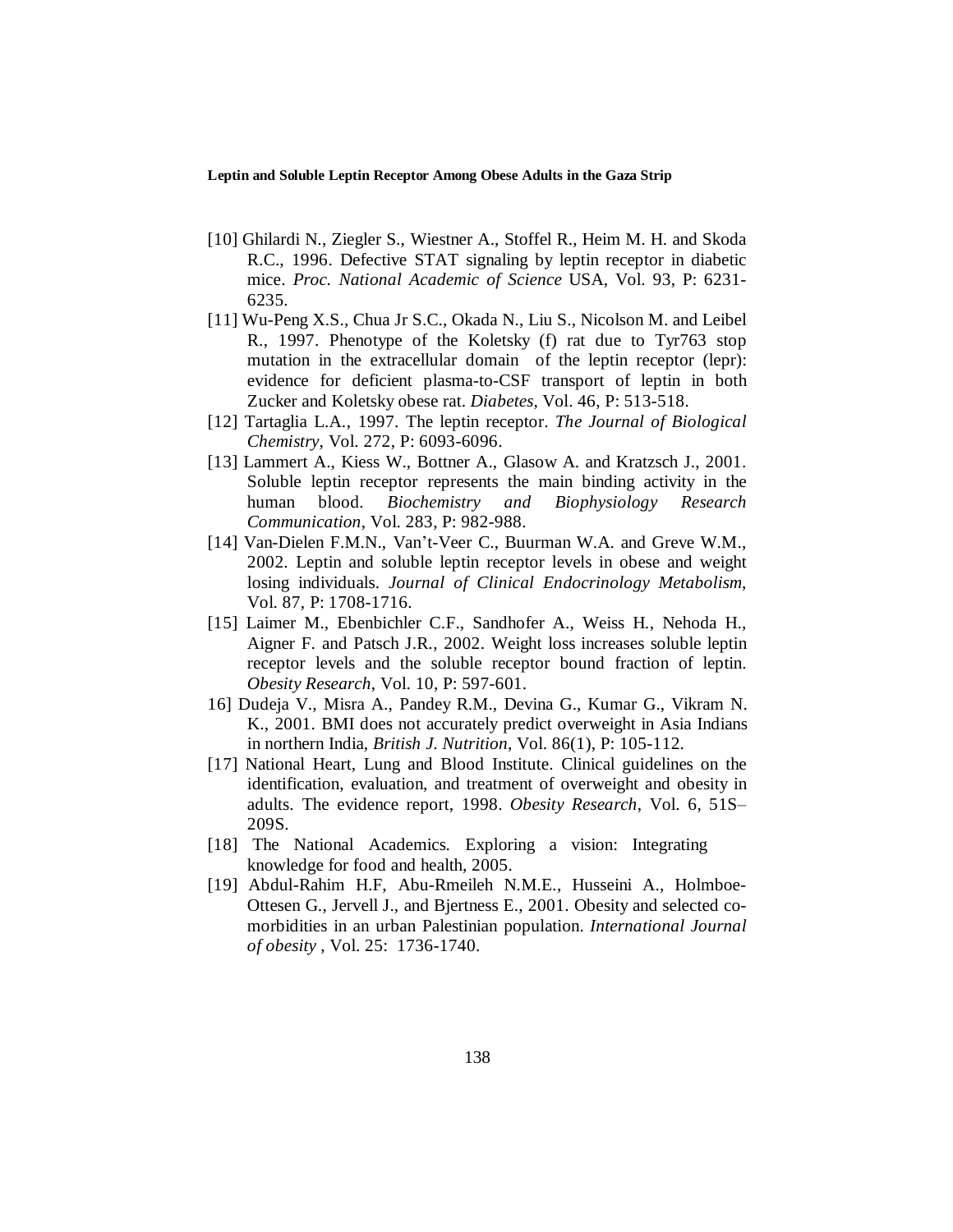- [20] Nutrition Department, Directorate General of Primary Health Care and Public Health, 2005. The State of Nutrition West Bank and Gaza Strip: A comprehensive review of nutrition situation of West Bank and Gaza strip. UNICEF, WHO, and Palestinian National authority (MOH), Palestine.
- [21] Deeg R. and Ziegenhorn J. 1983. Kinetic enzymatic method for automated determination of total cholesterol in serum. *Clinical Chemistry*, Vol. 29, P: 1798–1802.
- [22] Lopes-Virella M.F., Stone P., Eillis S. and Colwell J. A, 1977**.**  Cholesterol determination in high-density lipoproteins separated by three different methods. *Clinical Chemistry*, Vol. 23, P: 882–884.
- [23] Cole T. G., Klotzsch S. G., McNamara J. R.,1997. Measurement of triglyceride concentration. Handbook of Lipoprotein Testing. AACC Press Washington, DC. P: 115-126.
- [24] Friedewald W., Levy R. and Fredrickson D., 1972. Estimation of the concentration of low-density lipoprotein cholesterol in plasma with use of the preparative ultracentrifuge. *Clinical Chemistry*, Vol. 18, P: 499–502.
- [25] Diagnostic System Laboratories, Inc. Texas, USA. Active Human Leptin ELISA, DSL-10-23100.
- [26] Diagnostic System Laboratories, Inc. Texas, USA. Active Human Leptin Soluble Receptor ELISA, DSL-10-23200.
- [27] Tessitore l., Vizio B., Pesola D., Cecchini F., Mussa A., Argile J. and Benedetto C., 2004. Adipocyte expression and circulating levels of leptin increase in both gynaecological and breast cancer patients. *International Journal of Oncology*, Vol. 24, P: 1529-1535.
- [28] Considine R.V., Sinha M.K., Heiman M.L., Kriangiunas A., Stephens T.W., Nyce M.R., Ohannesian J.P., Marco C.C., Mckee L.J., Bauer T.L. and Caro J.F., 1996. Serum immunoreactive-leptin concentration in normal weight and obese humans. *The New England Journal of Medicine*, Vol. 334, No. 5, P: 292-295.
- [29] Popruk S., Tungtrongchitr R., Pongpaew P., Phourat B., Tungtrongchitr A., Tribunyatkul S., Paksanont S., Vudhivai N. and Schelp F., 2005. Relationship between soluble leptin receptor, leptin, lipid profiles and anthropometric parameters in overweight and obese Thai subjects. *The Journal of Medical Association of Thai*, Vol. 88 (2), P: 220-227.
- [30] Musaiger A. O., Al-Awadi A. and Al-Mannai M.A., 2000. Lifestyle and social factors associated with obesity among the Bahraini adult population. *Ecological Food and Nutrition*, Vol. 39, P: 121-133.